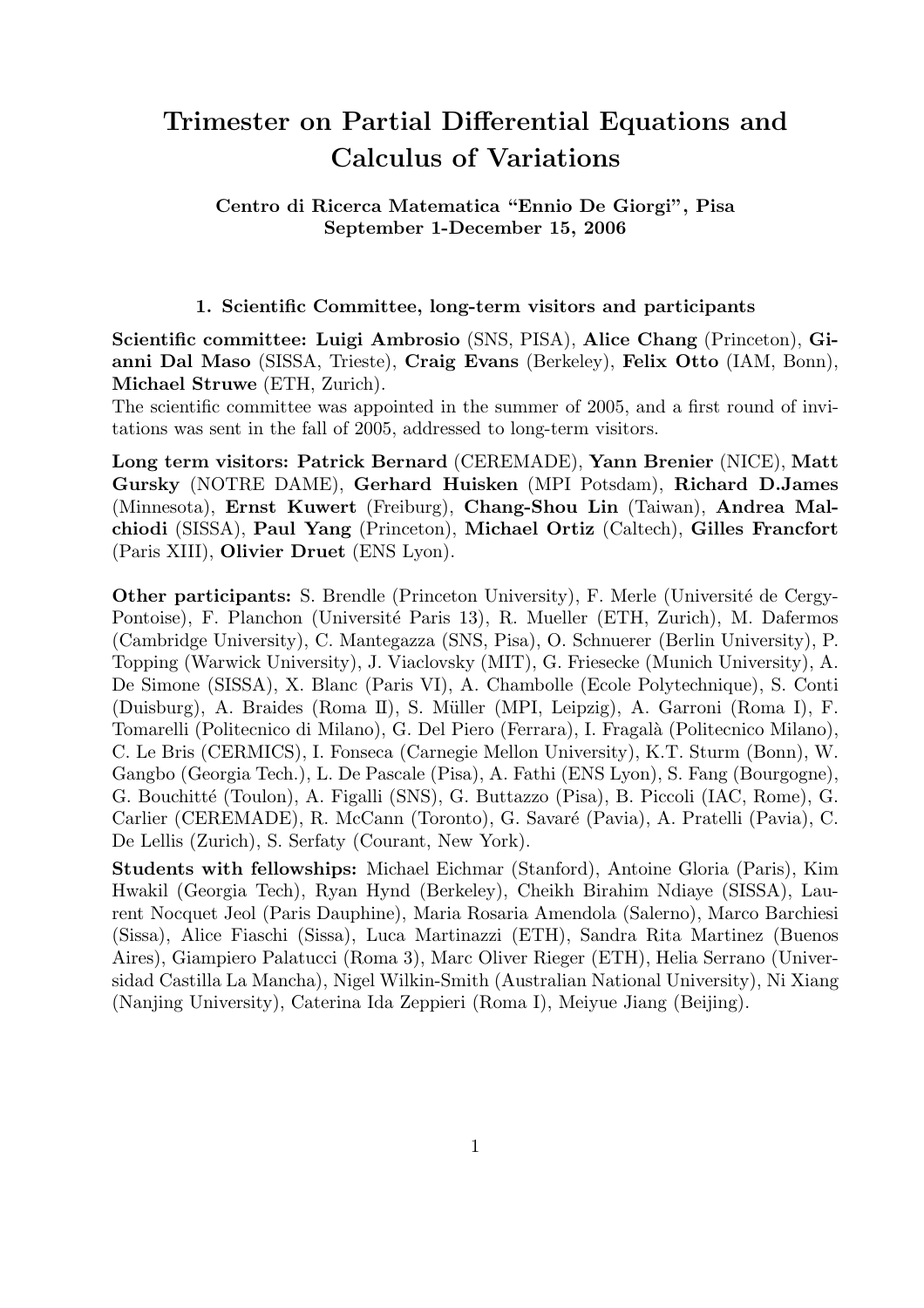# 2. Main Activities

## 2.1. Meetings

- "Nonlinear evolution problems" September 19 to 23.
- "Variational methods in Material Science" October 10 to 14.
- "Optimal transport: theory and applications" November 14 to 18.

## 2.2. Lecture series

## Lectures on Hamiltonian and Geometric PDE's

Yann Brenier: Relative entropy methods for singular perturbations of hamiltonian PDE's.

Patrick Bernard: Optimal transportation and Mather theory.

Michael Struwe: Quantization issues in Geometric PDE's.

# Lectures on multiscale modeling of materials M. Ortiz, Caltech, USA

(1) From subgrain mocrostructures to polycrystals.

- (2) From atoms to dislocation structures.
- (3) From quantum mechanics to lattice defects.

# Lectures on Geometric Analysis

Gerhard Huisken: Isoperimetric inequalities and the concept of mass in General Relativity.

Ernst Kuwert: Analysis for the Willmore functional.

Andrea Malchiodi: High-order curvatures in conformal geometry.

## 2.3. Seminars

P.Yang: "Isoperimetric inequality in pseudohermitian geometry"

Emmanuel Hebey: "Compactness for critical elliptic systems in potential form"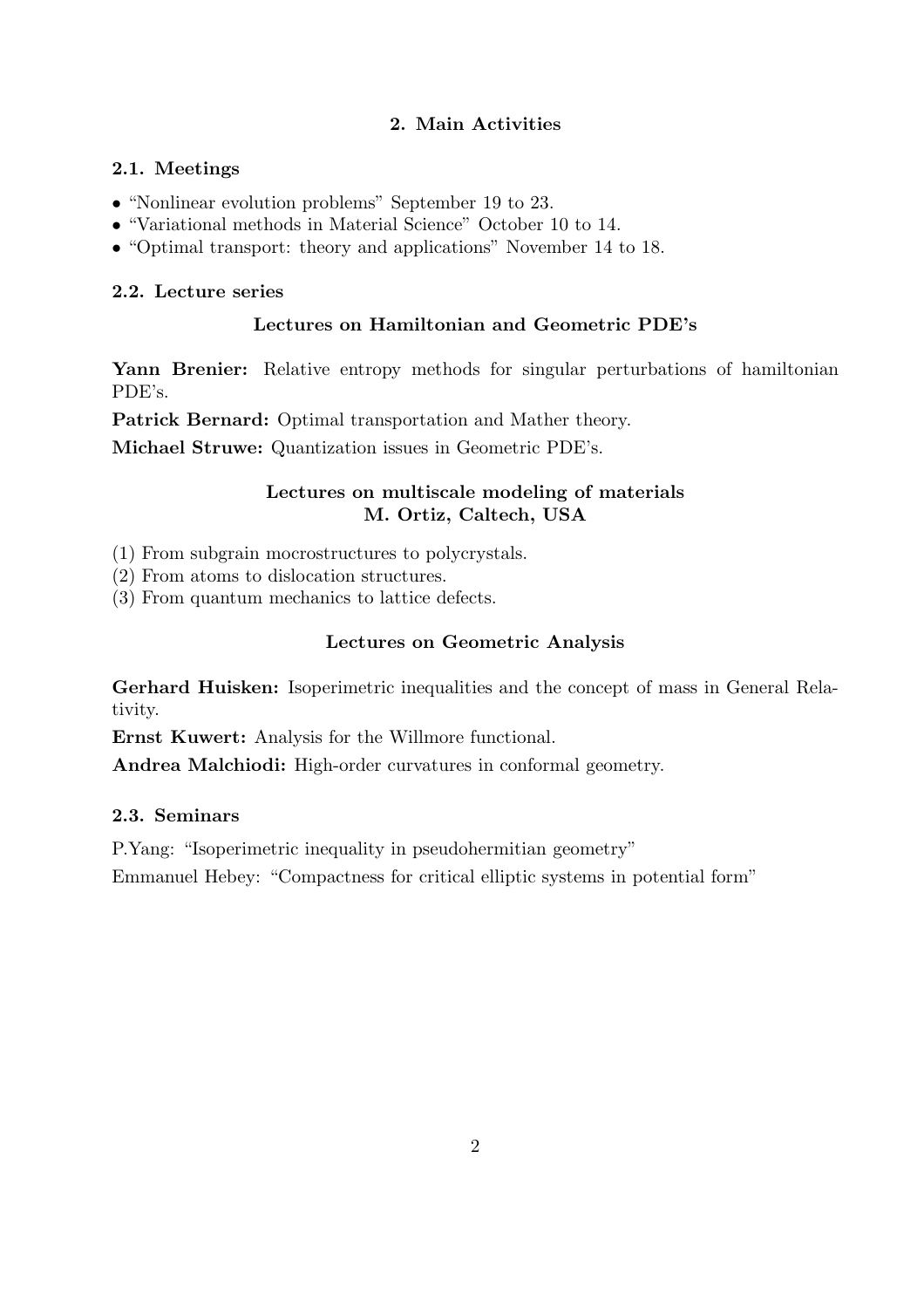# Nonlinear evolution problems

## PROGRAM

## September 19.

14.30-15.00. Opening address.

15.00-15.55. A. Chang. (Princeton University) Boundary regularity of a 4th order elliptic system.

16.00-16.55. S. Brendle. (Princeton University) Boundary regularity of minimal maps between surfaces.

17.00-17.30. Coffee break.

17.30-18.25. M. Gursky. (Notre Dame University) A non-local flow for Riemann surfaces.

#### September 20.

9.30-10.25. G. Huisken. (MPI Institut, Potsdam) Mean curvature type flows and an isoperimetric concept for mass and quasilocal mass in General Relativity.

10.30-11.00. Coffee break.

11.00-11.55. E. Kuwert. (Freiburg University) Conformal surfaces with bounds on their Willmore energy.

15.00-15.55. J. Viaclovsky. (MIT) Fully nonlinear equations in conformal geometry. 16.00-16.55. C.S. Lin. (National Chung-Cheng University, Taiwan) Green functions, Elliptic functions and the Mean Field equations.

17.00-17.30. Coffee break.

17.30-18.25. O. Druet. (ENS Lyon) Quantification of blow-up levels for a 2-d elliptic equation with critical exponential nonlinearity.

## September 21.

9.30-10.25. F. Merle. (Université de Cergy-Pontoise) On global existence for solutions to the focusing energy-critical NLS.

10.30-11.00. Coffee break.

11.00-11.55. A. Malchiodi. (SISSA, Trieste)  $Q$ -curvature flow on  $S^4$ . Free afternoon.

## September 22.

9.30–10.25. F. Planchon. (Université Paris 13) Global existence for  $H^1$  critical waves in 3d domains.

10.25-11.00. Coffee break.

11.00-11.55. R. Mueller. (ETH, Zurich) Differential Harnack inequalities and monotone quantities.

15.00-15.55. M. Dafermos. (Cambridge University) The problem of stability for black hole spacetimes in general relativity.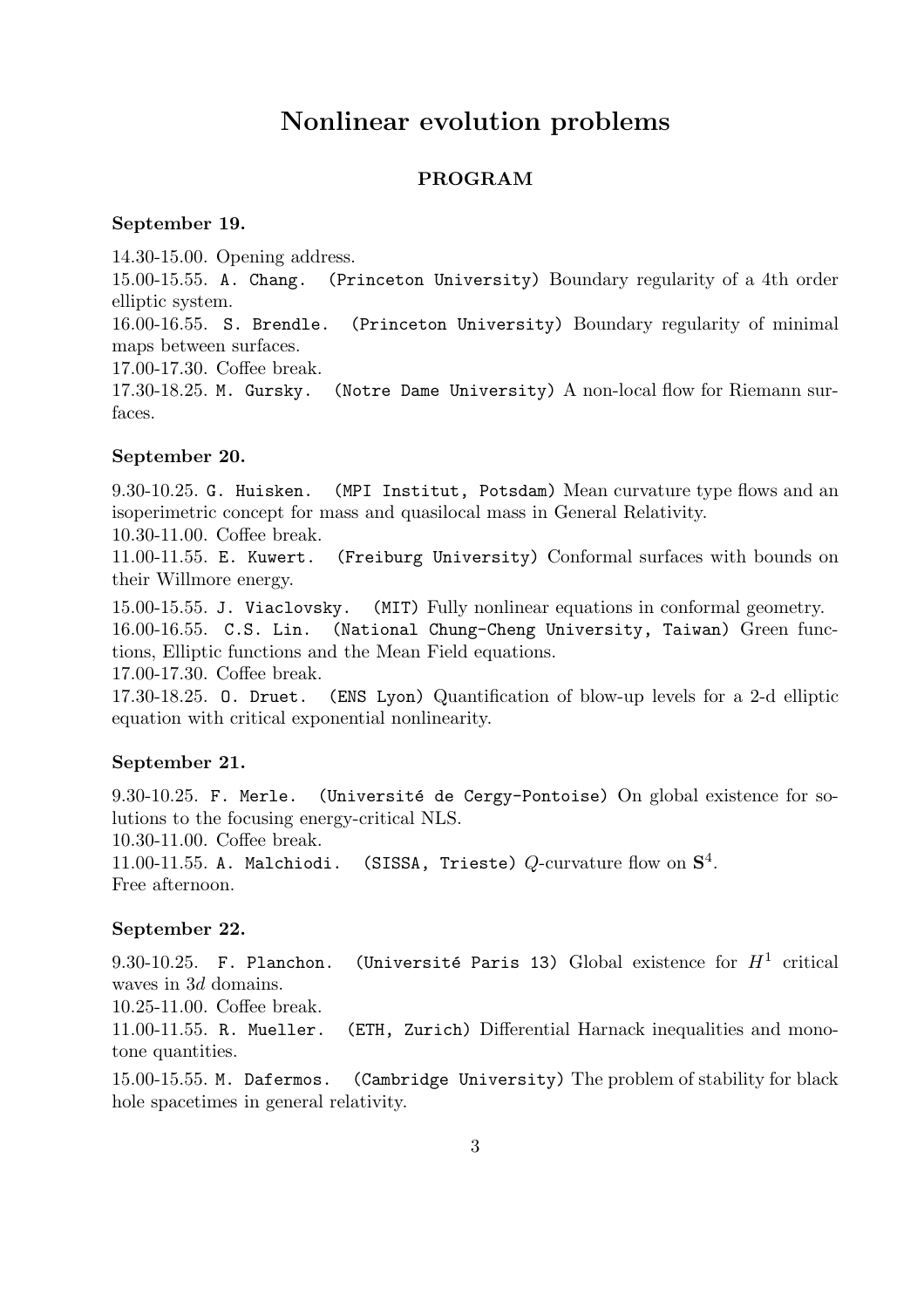16.00-16.55. C. Mantegazza. (SNS, Pisa) Some remarks on Ricci solitons. 17.00-17.30. Coffee break. 17.30-18.25. O. Schnuerer. (Berlin University) Surfaces contracting with speed  $|A|^2.$ 

#### September 23.

9.30-10.25. P. Topping. (Warwick University) Ricci flow, entropy and optimal transportation. 10.30-11.00. Coffee break. 11.00-11.55. M. Struwe. (ETH, Zurich) Partial regularity for harmonic maps, revisited.

#### ABSTRACTS

Simon Brendle. A minimal map is an area preserving diffeomorphism whose graph is a minimal surface. We will discuss the regularity of such maps near the boundary. To this end, we need to control the tangent plane to the minimal surface at the boundary.

Alice Chang. In this talk, I will report some recent joint work of Sophie Chen, Paul Yang and myself on a regularity problem of Bach flat metrics on 4-manifolds with boundary. I will discuss the set up, the  $\epsilon$  regularity and a compactness result for the solution of the problem.

Olivier Druet.We consider sequences of solutions of some 2d elliptic with critical Moser-Trudinger growth and we prove that the blow-up can occur only in some standard way. We provide a quantification of blow-up levels for such sequences. I will emphasize on the similarities and differences with the Yamabe type equations in higher dimensions.

Matthew Gursky. A non-local flow is defined for compact Riemann surfaces. The metric evolution consists of two terms, the (normalized) Ricci flow and a non-local term, and is coupled to an elliptic equation. Solvability of the elliptic equation is related to conformal Killing vector fields, and a convergence result it proved.

**Ernst Kuwert.** The Willmore integral of a closed surface  $\Sigma \subset \mathbb{R}^n$  is the integral

$$
\mathcal{W} = \frac{1}{4} \int_{\Sigma} |H|^2 \, d\mu_g \; .
$$

This integral is invariant under Möbius transformations of  $\mathbb{R}^n$ . We show that for a torus in  $\mathbb{R}^3$  with  $\mathcal{W}(\Sigma) \leq 8\pi - \delta$ , the induced metric is uniformly equivalent to a flat metric with constant depending only on  $\delta$ . The results are joint work with Reiner Schätzle (Universität Tübingen).

Chang-Shou Lin. In this talk, two main results are presented. One is to apply the elliptic functions to solve a mean field equations on torus, and apply these results of mean field equations to prove Green functions of any torus have at most five critical points.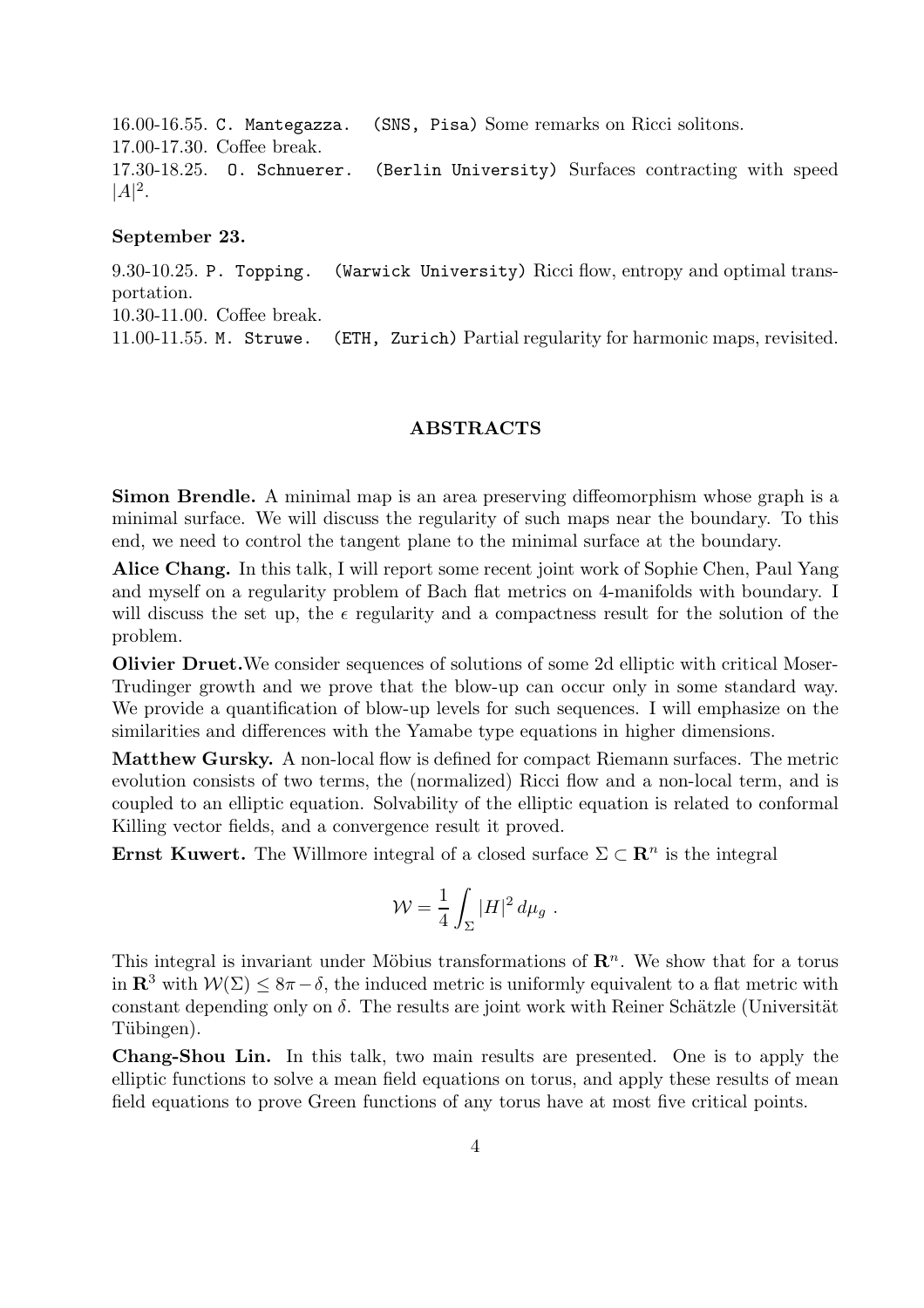Andrea Malchiodi. We consider the problem of prescribing the Q-curvature on the standard sphere S4 through a conformal change of metric. The problem is not always solvable because of some Kazdan-Warner obtructions, and some "topological" conditions on the function to be prescribed have to be imposed. We study the problem though a parabolic flow and reduce it to a finite-dimensional one via asymptotic analysis. Stationary points are then found using Morse theory. This is joint work with M.Struwe.

Carlo Mantegazza. I will discuss some classification results for Ricci solitons, that is, self-similar solutions of the Ricci Flow. New simpler proofs of some known results will be presented. In detail, we will take the equation point of view, avoiding to use the tools provided by considering the dynamical properties of the Ricci flow.

Frank Merle. We give a sharp criterion for global existence for solution to the focusing energy- critical NLS.

**Reto Müller.** We will present some of the relations between Li-Yau type Harnack inequalities and monotone integral quantities, such as Perelman's entropy functionals or his L-functional. We will also present some analogous facts for the heat equation on a static manifold, based on an entropy functional found by Lei Ni.

Fabrice Planchon. We prove that the defocusing quintic wave equation, with Dirichlet boundary conditions, is globally well posed on  $H_0^1(\Omega) \times L^2(\Omega)$  for any smooth (compact) domain  $\Omega \subset \mathbb{R}^3$ . The main ingredient in the proof is an  $L^5$  spectral projector estimate, obtained recently by Smith and Sogge, combined with a detailed study of the boundary value problem.

Oliver Schnuerer. We consider strictly convex surfaces embedded in  $\mathbb{R}^3$  that contract with normal velocity equal to  $|A|^2$ , the square of the norm of the second fundamental form,

$$
\dot{X} = -|A|^2 \nu.
$$

We obtain convergence to a point in finite time. After appropriate rescaling, these surfaces converge smoothly to round spheres. The key observation is that

$$
\max_{M_t} \frac{(\lambda_1 + \lambda_2)(\lambda_1 - \lambda_2)^2}{\lambda_1 \lambda_2}
$$

is monotone in time under this flow, where  $\lambda_i$  are the principal curvatures of the surfaces  $M_t$ . We describe the algorithm that we used to find this test function.

Peter Topping. I will show how Ricci flow provides the natural setting for a number of results from Geometry and Analysis. One part of the talk will be joint work with Robert McCann.

**Jeff Viaclovsky.** I will discuss local Holder and  $W^{1,p}$  estimates for solutions of some fully nonlinear equations in conformal geometry, and analyze the behavior of singular solutions in punctured balls. I will then show how these estimates are used in the solution of the  $\sigma_k$ -Yamabe problem for  $k > n/2$ . This is joint work with M. Gursky.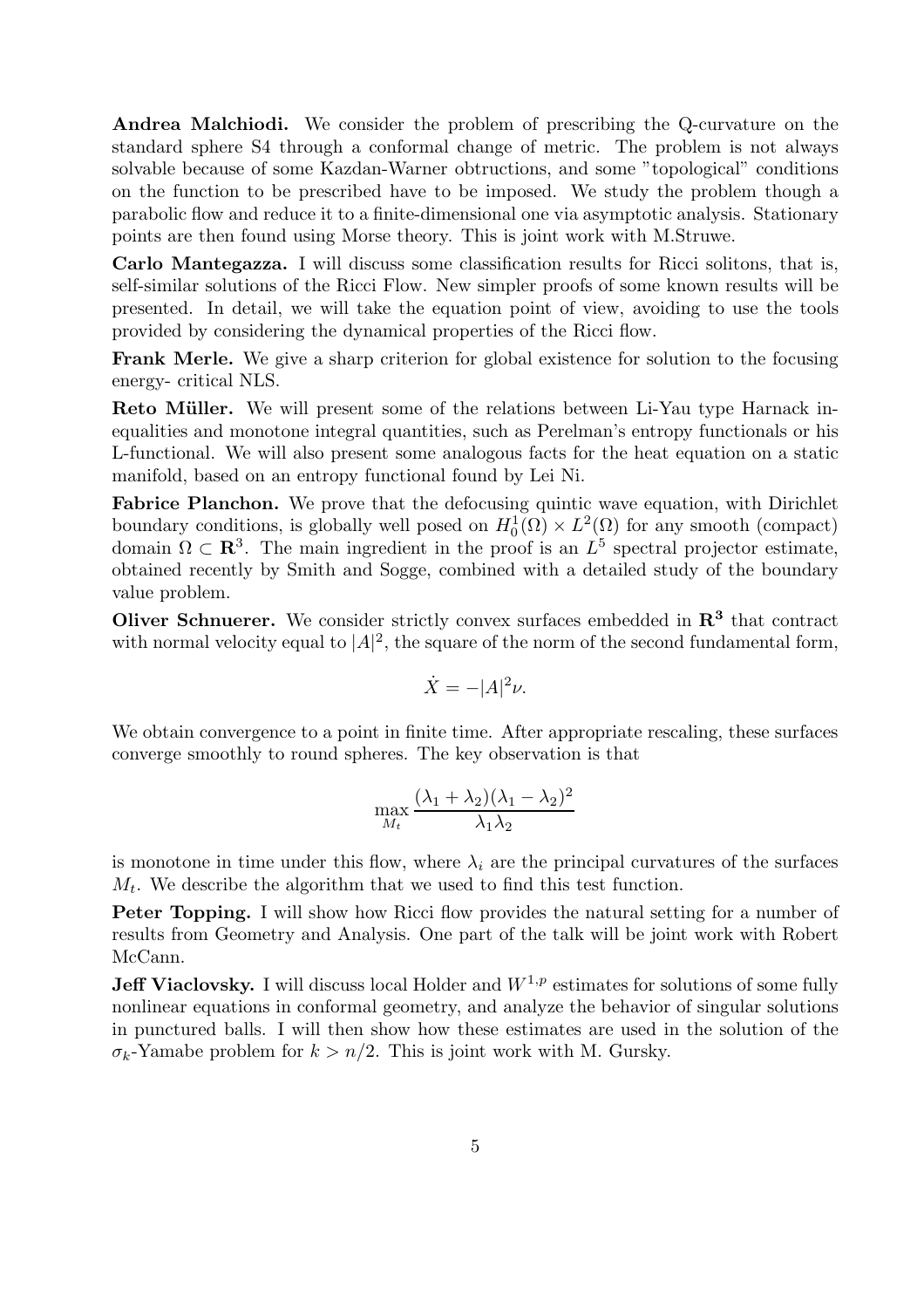# Variational Methods in Material Science

## PROGRAM

## October 10.

15.00-15.10. Opening address.

15.10-16.05. R.D. James (University of Minnesota) New observations on the origins of hysteresis in phase transformations and metastability in the calculus of variations. 16.10-17.05. G. Francfort (Paris XIII) Variational fracture and minimality. 17.05-17.30. Coffee break. 17.30-18.25. G. Friesecke (Munich University) Minimum energy configurations of clas-

#### October 11.

sical charges.

9.30-10.25. A. De Simone (SISSA) Liquid crystals elastomers: modeling, analysis, and simulation.

10.30-11.00. Coffee break.

11.00-11.55. X. Blanc (Paris VI) Stochastic lattices and their macroscopic limits.

15.30-16.25. G. Dal Maso (SISSA) Quasistatic evolution problems in plasticity with softening.

16.30-17.00. Coffee break.

17.00-17.55. A. Chambolle (Ecole Polytechnique) Rigid displacements with cracks.

#### October 12.

9.00-9.55. S. Conti (Duisburg) A sharp-interface limit for the singularly perturbed Eikonal functional.

10.00-10.55. A. Braides (Roma II) Asymptotic analysis of binary discrete systems. 11.00-11.30. Coffee break.

11.30-12.25. F. Otto (IAM, Bonn) A compactness result in micromagnetics. Free afternoon.

## October 13.

9.00-9.55. S. Müller (MPI, Leipzig) Are the Von Karman equations a good model for buckling ?

10.00-10.55. A. Garroni (Roma I) Variational methods for plasticity by homogenization of discrete dislocations.

11.00-11.30. Coffee break.

11.30-12.25. F. Tomarelli (Politecnico di Milano) A variational principle for plastic hinges.

15.30-16.25. G. Del Piero (Ferrara) Regularized descriptions of fracture.

16.30-17.00. Coffee break.

17.00-17.55. I. Fragal`a (Politecnico di Milano) The compliance of thin plates: modelling and optimization.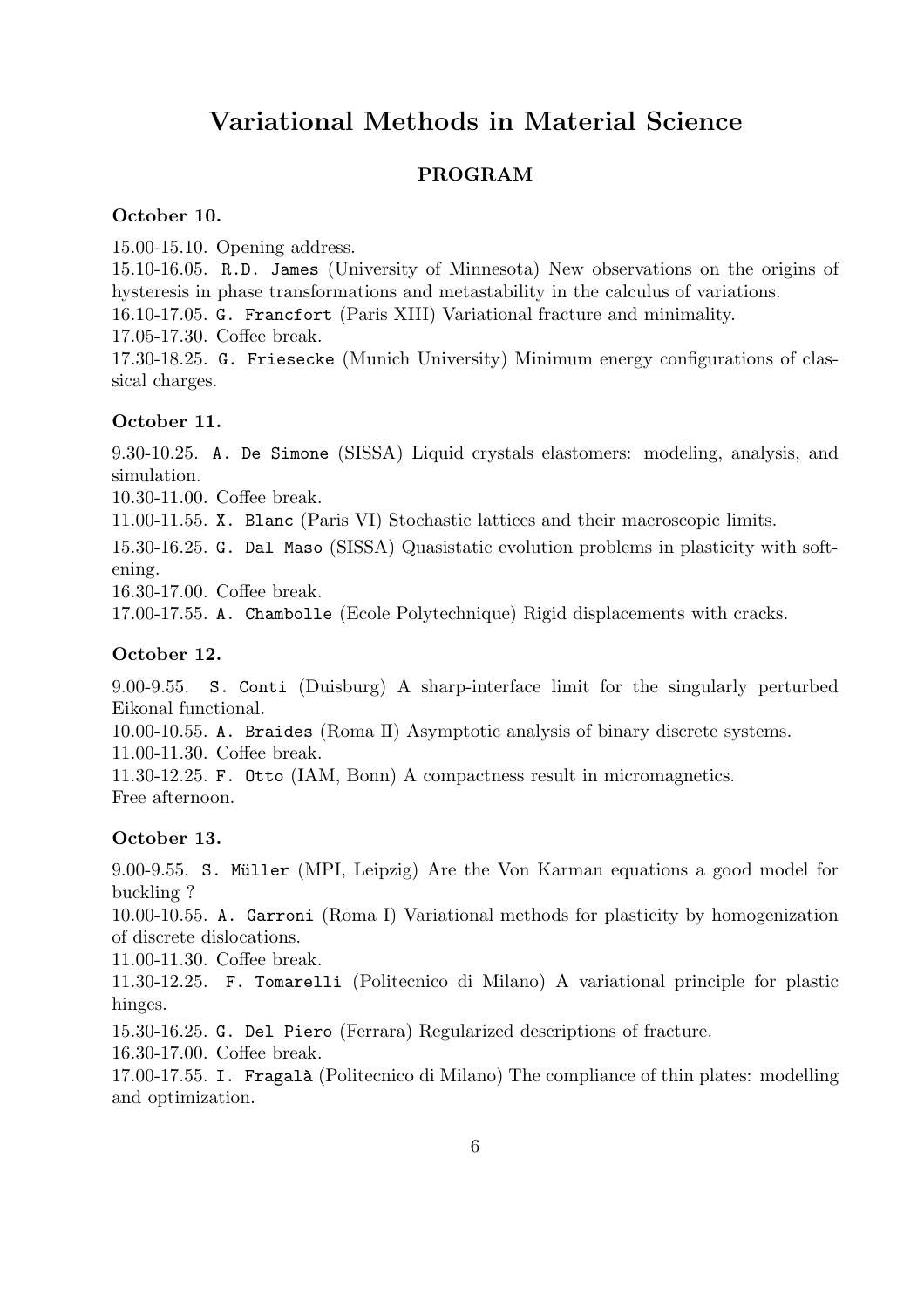#### October 14.

9.30-10.25. C. Le Bris (CERMICS) Existence and uniqueness of solutions to Fokker-Planck type equations with irregular coefficients.

10.30-11.00. Coffee break.

11.00-11.55. I. Fonseca (Carnegie Mellon University) Surfactants in foam stability: a phase field model.

#### ABSTRACTS

#### Xavier Blanc.

We will present a joint work with C. Le Bris and P.-L. Lions dealing with the definition of the energy of infinite set of atoms. Starting from the very simple case of a periodic lattice with classical energy, we will extend this kind of results to stochastic lattices and/or quantum models of Thomas-Fermi type. In a second step, we will make the link between these kind of energies and macroscopic hyperelastic energies.

#### Andrea Braides.

The discrete-to-continuous analysis of binary discrete systems already contains many of the features and problems of more complex interactions. We show how a multi-scale analysis of these systems exhibits bulk energies of different type, phase and anti-phase boundaries, multi-phase limits, and gives way to the description of vortex singularities in the vector case. It also allows a simple introduction of a random dependence on the lattice, whose continuous counterpart is easily described in the "dilute case", while it becomes more delicate in the general case. Work in collaboration with Alicandro, Cicalese and Piatnitski.

#### Antonin Chambolle.

We will discuss some properties of (G)SBV functions. In general, the curl of the approximate gradient of such a function can apparently be a nasty object. However, in a simple case (bounded gradient, jump with finite surface), it is shown to be a measure controlled by the surface measure of the jump. A consequence is a "piecewise rigidity" result for displacements with gradient almost everywhere a rotation, and jump with finite surface. This is a joint work with A. Giacomini and M. Ponsiglione.

#### Sergio Conti. (joint work with Camillo De Lellis)

The singularly perturbed Eikonal functional in two dimensions arises in the modeling of different physical problems, including liquid crystals blistering in thin films, convection patterns, and magnetism in thin films. From a mathematical viewpoint, it presents several difficulties arising from the interplay of the gradient structure with a connected, nonconvex zero-set of the leading order energy term. We present a construction for an optimal recovery sequence for all limit functions u such that  $\nabla u \in BV(\Omega; \mathbf{S}^1)$ . Together with previous work by several other authors, this permits to prove Γ-convergence for the same set of limiting functions.

## Gianni Dal Maso.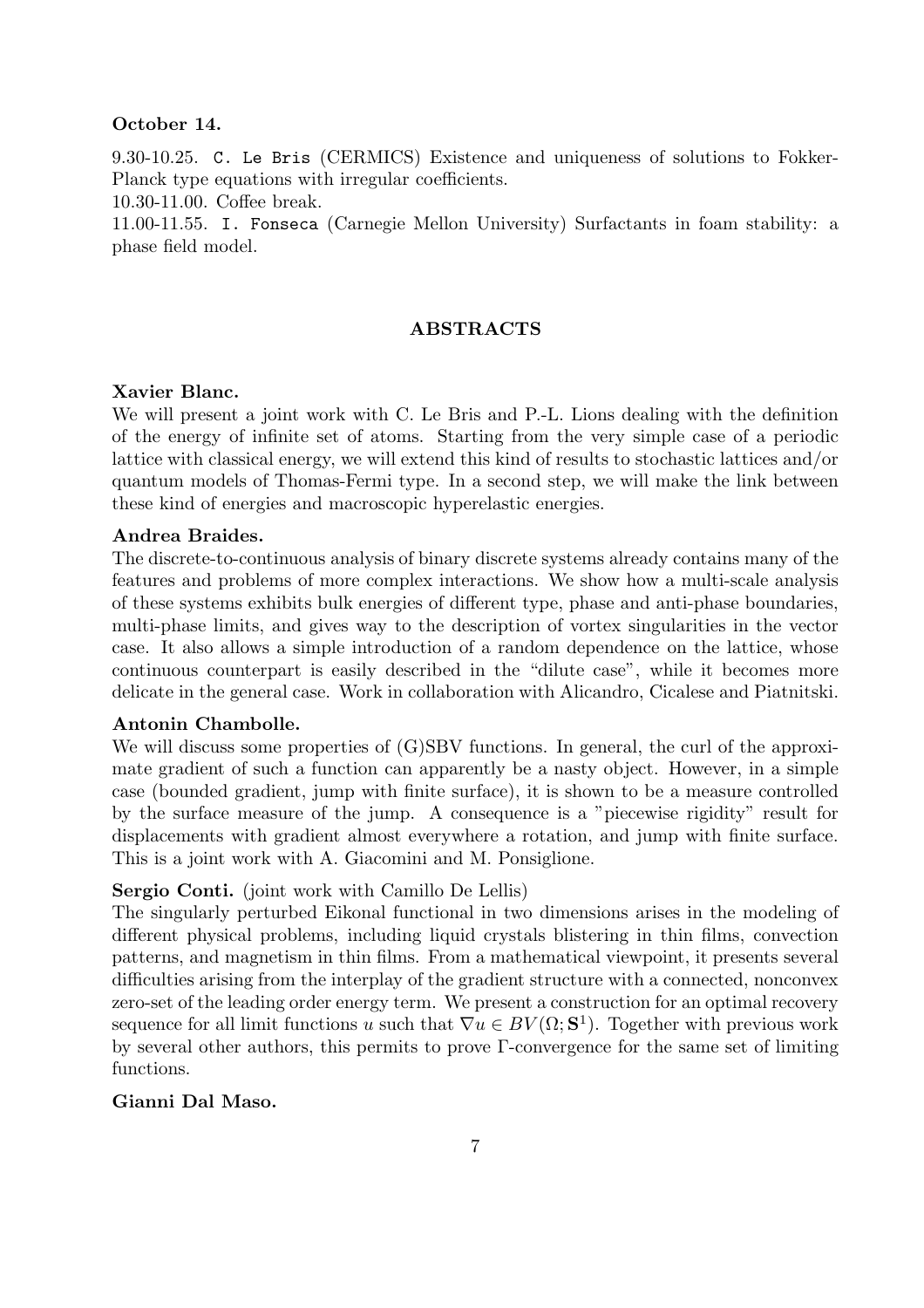In plasticity theory the term softening refers to the reduction of the yield stress as plastic deformation proceeds. We deal with this problem in the quasistatic case, in the framework of small strain associative elastoplasticity. The presence of a nonconvex term due to the softening phenomenon requires the extension of a variational framework proposed by Mielke to the case of a nonconvex energy functional. In this problem the use of global minimizers in the corresponding incremental problems is not justified from the mechanical point of view. We analize a different selection criterion for the solutions of the quasistatic evolution problem, based on a viscous approximation. In view of the nonconvexity of the problem, taking the limit as the artificial viscosity parameter tends to zero leads to a weak formulation of the problem in a space of Young measures. Moreover, since the growth exponent of the energy is one, we need a suitable notion of generalized Young measure in order to deal with concentration effects. Finally, the classical notion of total variation of a time-dependent function on a time interval has to be extended to time-dependent families of Young measures. This enables us to define, in this generalized context, a notion of dissipation, which plays a crucial role in Mielke's variational approach. Some examples show that smooth initial data may lead, after a critical time, to a Young measure solution with concentration phenomena.

## Antonio De Simone.

Liquid crystal elastomers (LCEs) are rubbery solids exhibiting many of the partially ordered mesophases (mematc, smectic A, smectic C) of liquid crystals. The resulting phase transitions are at the root of their many interesting material properties, such as soft elasticity and shape memory effects.

In recent years, the application of modern tools in the calculus of variations (in particular, relaxation of nonconvex energy functionals) has contributed significantly to the understanding of the material properties of LCEs. We will review some of the results justifying this claim, which have been obtained in joint papers with J. Adams, S. Conti, and G. Dolzmann.

## Irene Fonseca.

The role of surfactants in stabilizing the formation of bubbles in foams is studied using a phase-field model The analysis is centered on a van der Walls-Cahn-Hilliard-type energy with an added term accounting for the interplay between the presence of a surfactant density and the creation of interfaces. In particular, it is concluded that the surfactant segregates to the interfaces, and that the prescription of the distribution of surfactant will dictate the locus of interfaces, what is in agreement with experimentation.

This is joint work with Massimiliano Morini and Valeriy Slastikov.

## Gilles Francfort.

The variational theory of brittle fracture, which has developed in the past few years, is based on the time evolution of global minimizers of the energy functionals. In this talk I will briefly recall the main results, then concentrate on the issues brought about by global minimality and focus on possible alternatives. There, the theory is far from complete, especially in dimensions greater than one.

#### Ilaria Fragalà.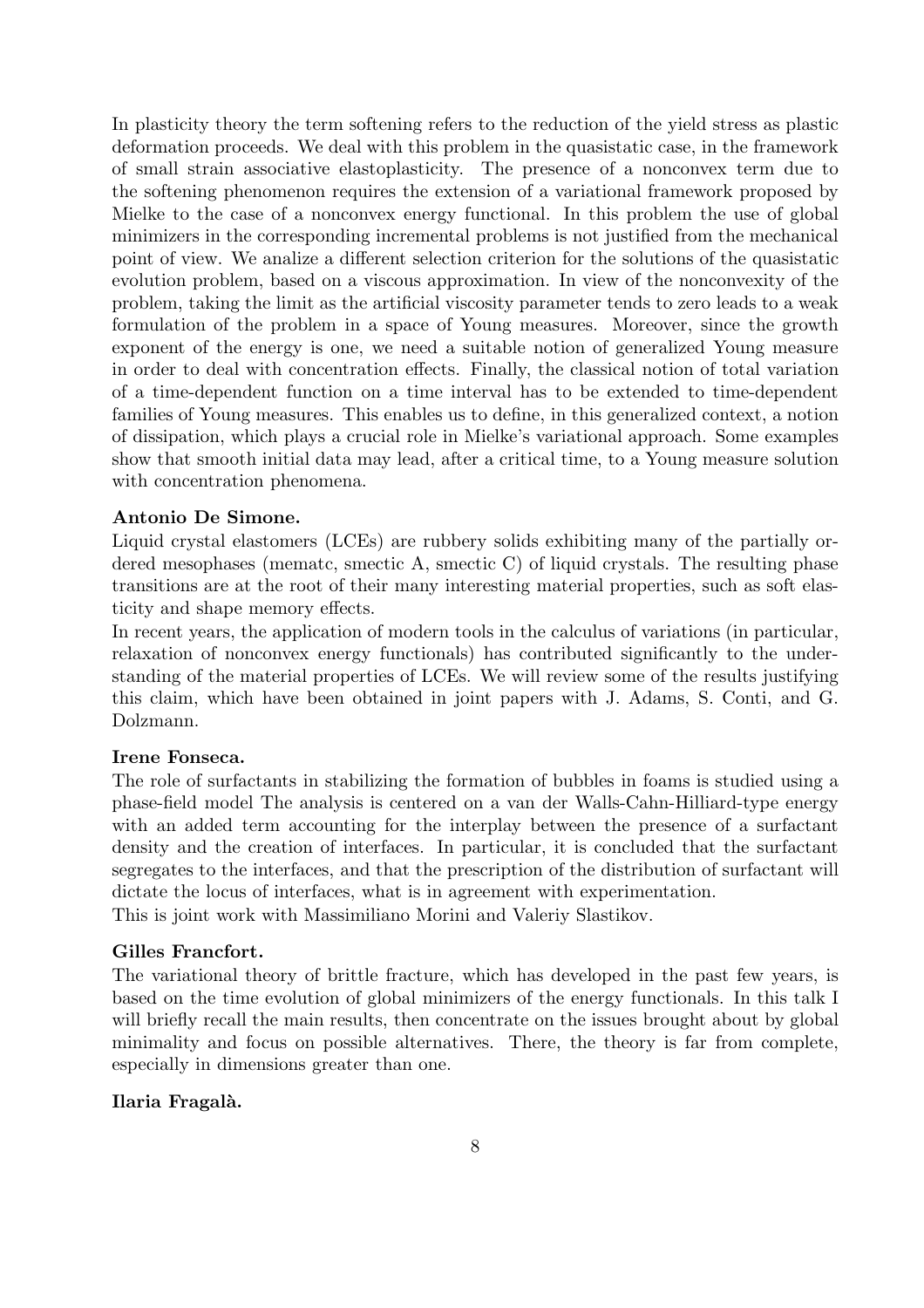We consider an optimal design problem, which consists in finding the optimal distribution of a prescribed amount of plate-like material in a certain design region, in order to minimize the compliance under a given system of forces. We identify admissible mass distributions to positive measures with prescribed integral mean, thus allowing both diffused and concentrated solutions. By this way, we immediately get the existence of an optimal design, and the minimal compliance can be recovered simply by maximizing a linear form under an Hessian constraint.

In the first part of the talk I will show how this model can be derived from 3D-linear elasticity, by discussing the asymptotic behaviour of a sequence of optimal elastic compliance problems, in the double limit when both the maximal height of the design region and the total volume of the material tend to zero.

In the second part I will give necessary and sufficient optimality conditions, which can be used in order to compute the minimal value of the compliance and to determine analytically some optimal plates.

The results are contained in recent joint works with G. Bouchitté.

## Gero Friesecke.

We study minimum energy configurations of N particles in  $\mathbb{R}^3$  of charge  $-1$  ('electrons') in the potential of M particles of charges  $Z_{\alpha} > 0$  ("atomic nuclei"). In a suitable large-N limit, we determine the asymptotic electron distribution explicitly, showing in particular that the number of electrons surrounding each nucleus is asymptotic to the nuclear charge ("screening"). The proof proceeds by establishing, via Gamma-convergence, a coarsegrained variational principle for the limit distribution, which can be solved explicitly. (Joint work with Stephane Capet.) As an application, we give a simple proof of the celebrated Dyson-Lenard theorem in quantum mechanics.

## Adriana Garroni.

Dislocations are topological defects in crystal that are considered responsible for plastic deformations. We consider a 2D model for edge dislocations, where the deformation has a singularity on points that represent dislocations, while the crystal behaves elastically far from the core. This model is very close to the 2D Ginburg-Landau model for the study of vortices in superconductors. We study, in a dilute regime, the limit as the number of points (dislocations) tends to infinity and we obtain as limit problem an elasto-plastic model, given by the elastic energy and a term depending on the Curl of the plastic deformation (the dislocations density).

## Richard D. James.

We present some recent measurements of hysteresis that resulted from a systematic program of tuning of the lattice parameters of some alloys by changing composition. The lattice parameters were tuned so that a certain nongeneric condition of compatibility was satisfied. It was observed that there is a sharp drop of the hysteresis of the transformation at the special lattice parameters. The data has some fascinating features, including an apparent singularity. Some exploratory calculations suggest that this is related to metastability phenomena in the calculus of variations, suggesting a sensitive dependence of local minimizers on certain conditions of compatibility. Joint work with Jerry Zhang and Stefan Müller.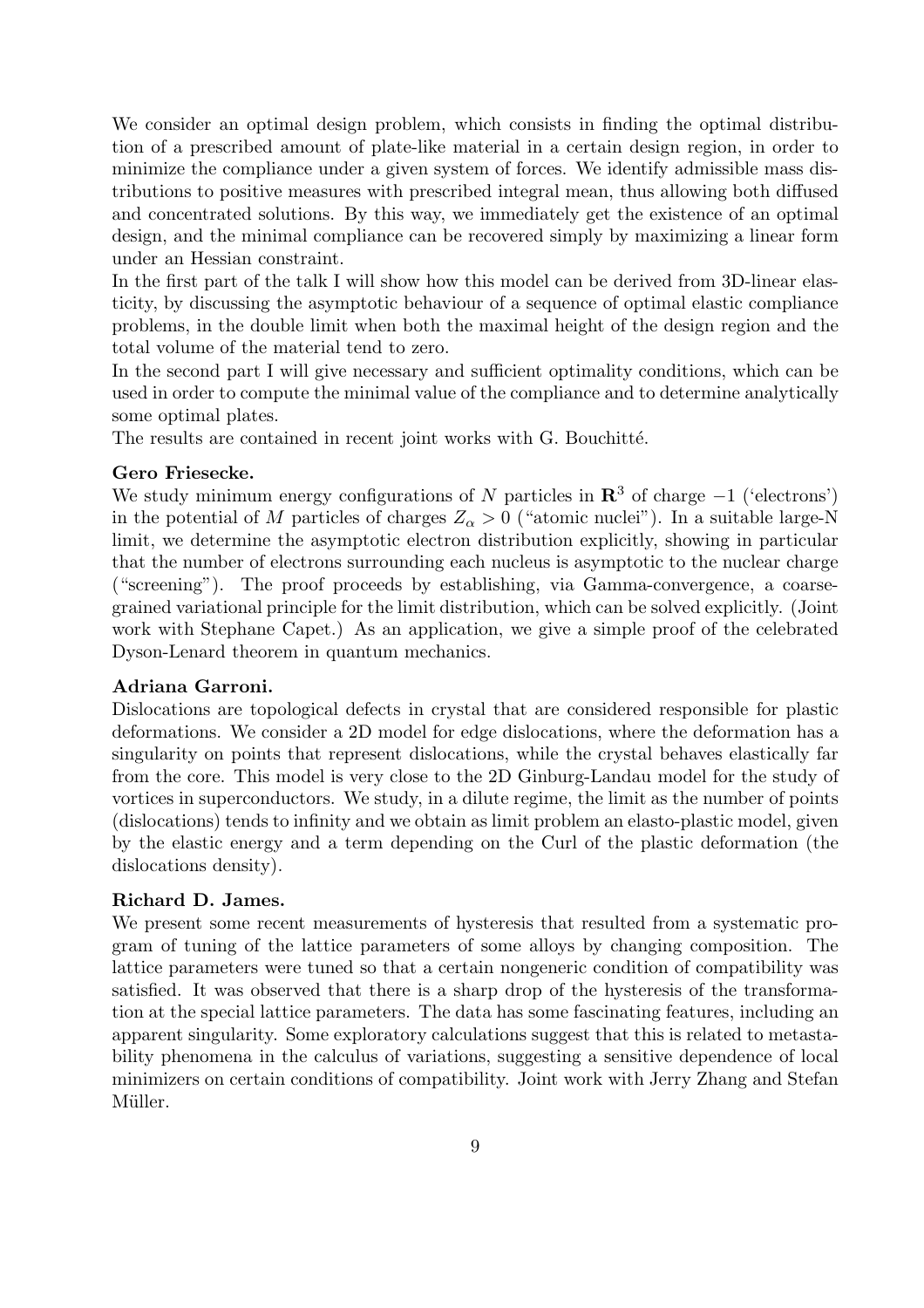#### Claude Le Bris.

We study the existence and the uniqueness of the solution to a class of Fokker-Planck type equations with irregular coefficients, more precisely with coefficients in Sobolev spaces  $W^{1,p}$ . Our arguments are based upon the DiPerna-Lions theory of renormalized solutions to linear transport equations and related equations. The work extends the results of our previous work, where only the simpler case of a Fokker-Planck equation with constant diffusion matrix was addressed. The consequences of the present results on the wellposedness of the associated stochastic differential equations are also outlined.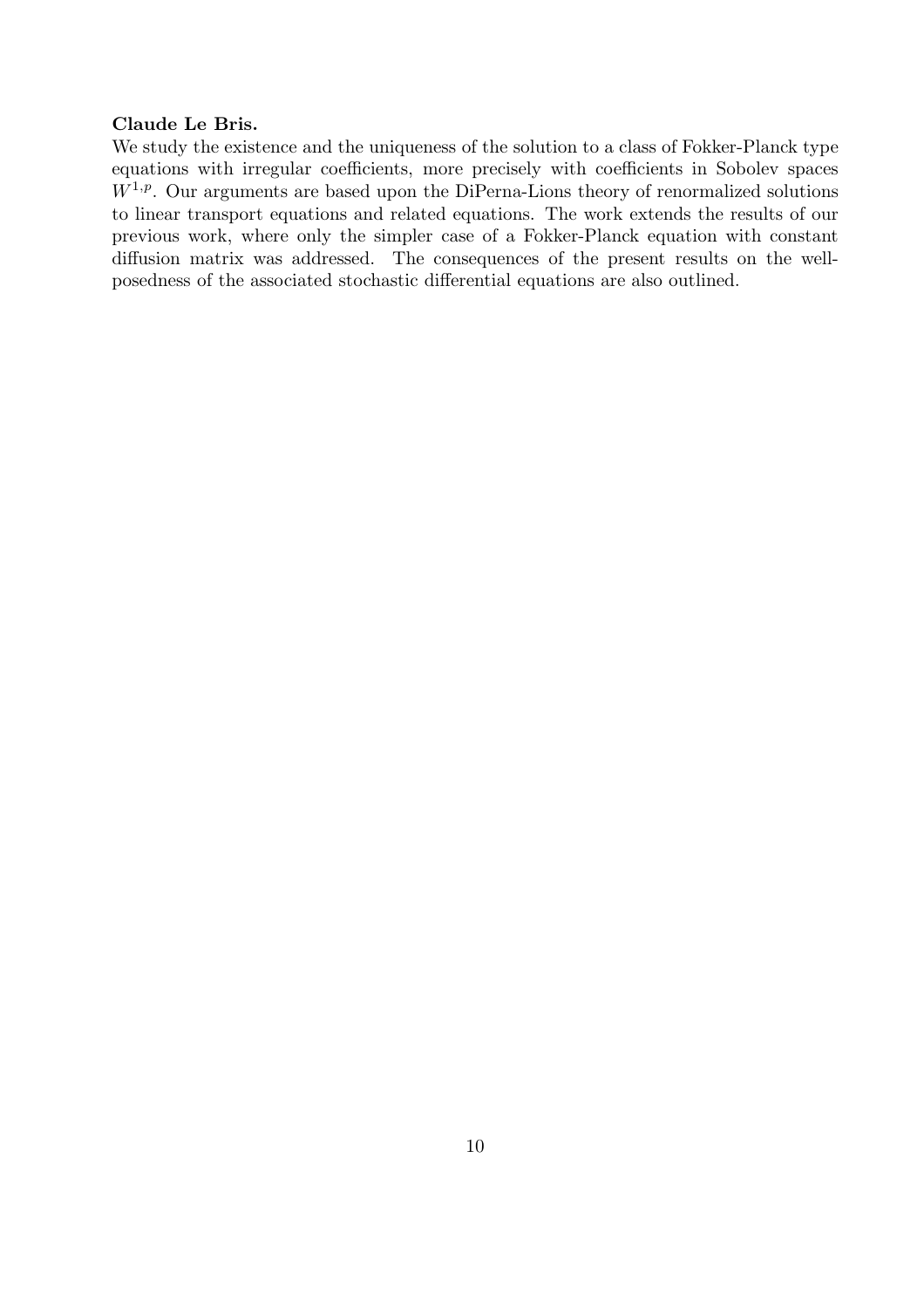# OPTIMAL TRANSPORT: THEORY AND APPLICATIONS

## PROGRAM

#### November 14.

15.00-15.10. Opening address.

15.10-16.05. K.T. Sturm (Bonn) Optimal Transportation, Ricci Curvature and Diffusions on the  $L^2$ -Wasserstein Space.

16.10-17.05. W. Gangbo (Georgia Tech.) Euler–Poisson systems as energy minimizing paths in the Wasserstein space  $\mathcal{P}_2(\mathbf{R})$ .

17.05-17.30. Coffee break.

17.30-18.25. L. De Pascale (Pisa) Optimal transportation of certain distributions and applications.

## November 15.

9.30-10.25. A. Fathi (ENS Lyon) Optimal transport on non-compact manifolds. 10.30-11.00. Coffee break.

11.00-11.55. S. Fang (Bourgogne) Transportation cost inequalities and optimal transport maps on loop groups.

15.00-15.55. G. Bouchitté (Toulon) Dimension reduction for linear constraint problems. Applications in optimal design.

16.00-16.55. A. Figalli (SNS) Ricci curvature and displacement convexity.

17.00-17.30. Coffee break.

17.30-18.25. Y. Brenier (Nice) Monge-Kantorovich stability and  $L^2$  formulation of multidimensional scalar conservation laws.

## November 16.

9.00-9.55. G. Buttazzo (Pisa) Asymptotics for a compliance-location problem. 10.00-10.55. B. Piccoli (IAC, Rome) Traffic flow on networks.

11.00-11.30. Coffee break.

11.30-12.25. G. Carlier (CEREMADE) Optimal transportation with traffic congestion and Wardrop equilibria.

Free afternoon.

## November 17.

9.00-9.55. L. Ambrosio (SNS) Variational models for incompressible Euler equations and measures on action-minimizing paths.

10.00-10.55. R. McCann (Toronto) Free Boundaries in Optimal Transport.

11.00-11.30. Coffee break.

11.30-12.25. G. Savaré (Pavia) Gradient flows in metric/Wasserstein spaces under lower curvature bounds.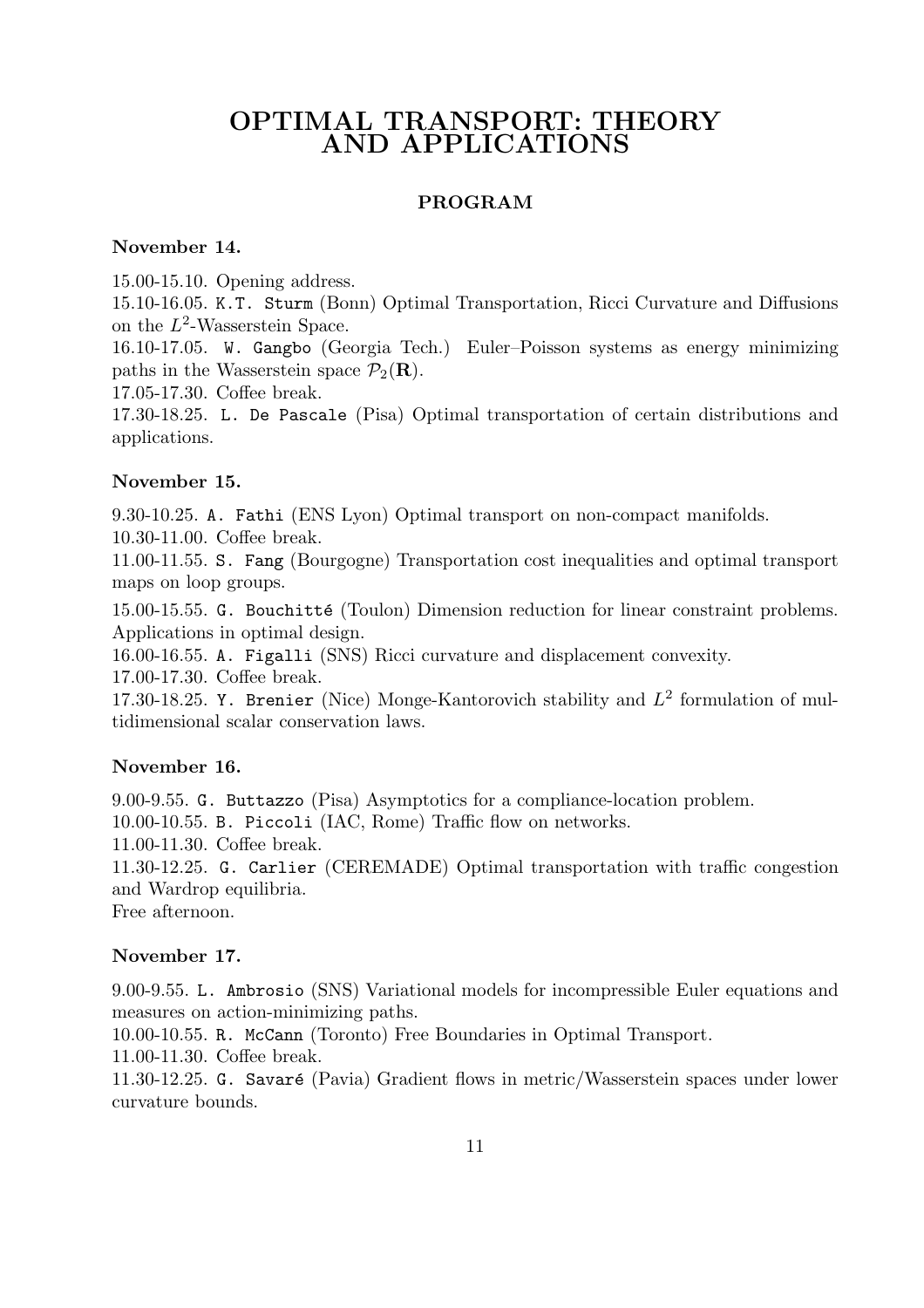15.30-16.25. A. Pratelli (Pavia) On the sufficiency of c-cyclical monotonicity for the optimality of transport plans.

16.30-17.00. Coffee break.

17.00-17.55. C. De Lellis (Zurich) Estimates for ordinary differential equations with Sobolev coefficients.

#### November 18.

9.30-10.25. S. Serfaty (Courant, New York) A gradient flow approach to an evolution problem arising in superconductivity.

10.30-11.00. Coffee break.

11.00-11.55. P. Bernard (CEREMADE) Young measures, superposition and transport.

#### ABSTRACTS

Luigi Ambrosio. Variational models for incompressible Euler equations and measures on action-minimizing paths. I will describe some work in progress with A.Figalli on the variational models for incompressible Euler equations introduced and studied by Brenier in a series of papers from 1989 to 1999. We show that the purely Lagrangian model introduced in the 1989 paper is equivalent to the mixed Eulerian-Lagrangian one of 1999. As a consequence, many results of the two papers on the existence and regularity of the pressure field P can be combined. By introducing more general first variations for this problem, we also investigate necessary and sufficient minimality conditions at the level of single fluid paths, proving a BV regularity of the velocity of a typical path, and a kind of minimality property with respect to the (nonsmooth) Lagrangian

$$
L(t, x, p) := \frac{1}{2}|p|^2 + P(t, x)
$$

This provides one more link between optimal transportation and the theory of actionminimizing measures. In the end of the lecture I will illustrate some of the (many) open problems.

Guy Bouchitté. Dimension reduction for linear constraint problems. Applications in optimal design. It is a joint work with Ilaria Fragalà motivated by the dual formulation of the so called Michell's problem where it appears, like in Monge-Kantorovich theory, a linear problem with constraint on the first order gradient. The Hessian counterpart of this has been recently introduced and studied in [1].

The goal of this lecture is to show how the aboved mentioned Hessian constrained problem can derived through a 3D-2D reduction analysis and how it arises naturally in optimal design problems for thin plates.

To that aim, we study the asymptotic behaviour of a sequence of optimal elastic compliance problems, in the double limit when both the maximal height of the design region and the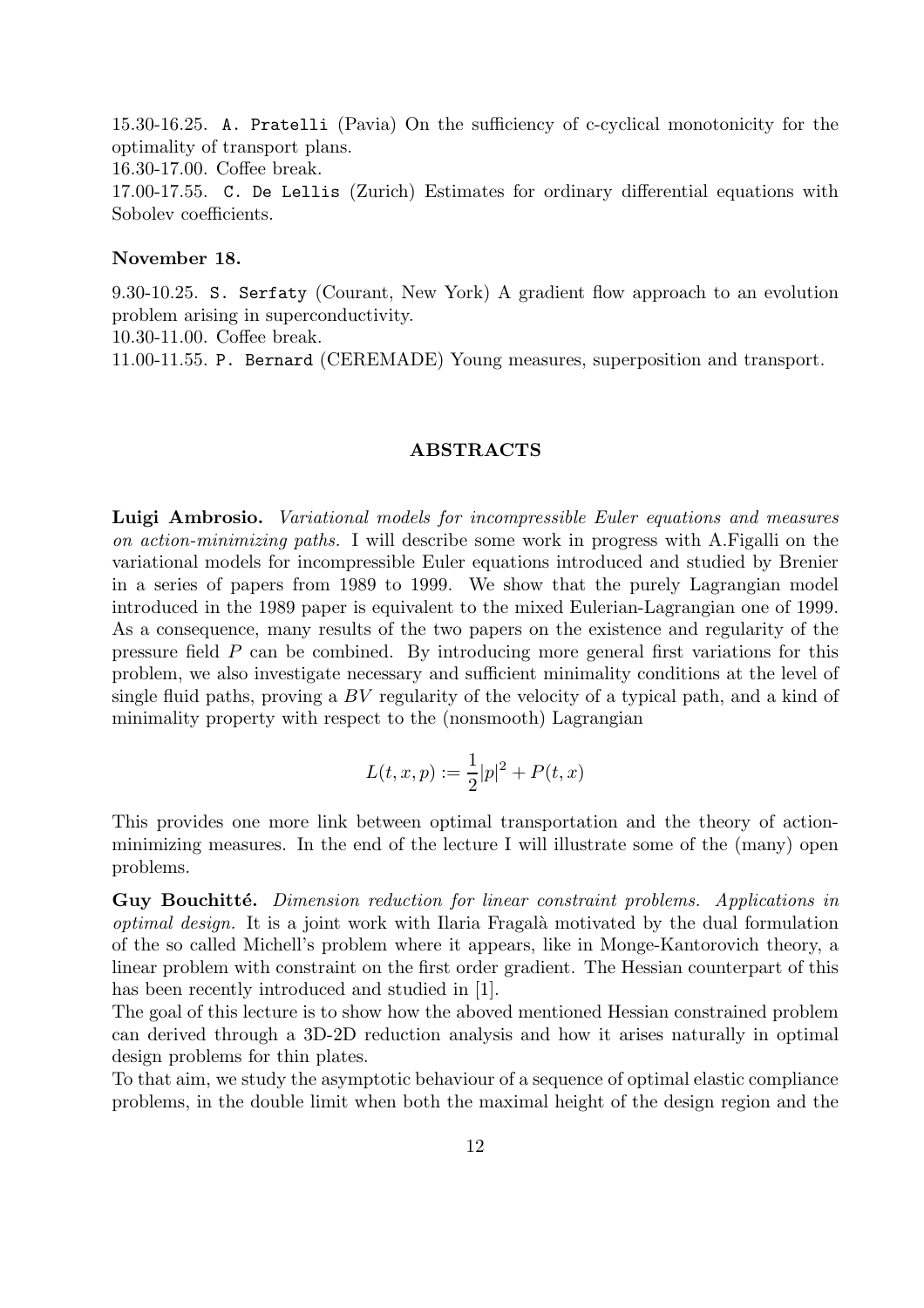total volume of the material tend to zero. In the vanishing volume limit, a sequence of linear constrained vector first order problem is obtained [2], which in turn - in the vanishing thickness limit - produces a new linear constrained problem where both first and second order gradients appear. When the load is suitably chosen, only the Hessian constraint is active, and we recover exactly the plate optimization problem studied in [1]. Some attention is also paid to the possible different approaches to the afore mentioned double limit process, in both the cases of ficticious and non-ficticious materials, which might favour some debate on the modelling of thin plates.

[1] G . Bouchitt´e and I. Fragal`a: Optimality conditions for mass design problems and applications to thin plates. Arch. Rat. Mech. Analysis, to appear.

[2] G. Bouchitté: Optimization of light structures: the vanishing mass conjecture.  $Ho$ mogenization, 2001 (Naples). GAKUTO Internat. Ser. Math. Sci. Appl. 18 Gakkötosho, Tokyo (2003), 131-145.

Giuseppe Buttazzo. Asymptotics for a compliance-location problem. The characterization of asymptotical configurations in the optimal location of resources recently received a lot of attention, and the approach based on Γ−convergence seems very fruitful. We quote for instance

• [1] where the so-called *location problem* of n points is studied in the framework of mass transportation theory.

• [3] where the location problem is studied in dimension two, and it is shown that for large n the optimal configuration approaches the one given by the centers of regular exagons.

• [4] where the same analysis is made for the so-called *irrigation problem*, i.e. with points replaced by connected one-dimensional sets of total length L.

We studied in [2] a similar problem where the optimal location of a given number of point for the elastic compliance functional is considered.

## References

[1] G. Bouchitté, C. Jimenez, M. Rajesh:  $Asymptotique$  d'un problème de positionnement optimal. C. R. Acad. Sci. Paris Ser. I, 335 (2002) 1–6.

[2] G. Buttazzo, F. Santambrogio, N. Varchon: Asymptotics of an optimal compliance-location problem. ESAIM-COCV (to appear).

[3] F. Morgan, R. Bolton: Hexagonal Economic Regions Solve the Location Problem. Amer. Math. Monthly, 109, no. 2 (2002), 165–172.

[4] S. Mosconi, P. Tilli: Γ−Convergence for the Irrigation Problem. J. Convex Anal., 12, no.1 (2005), 145–158.

Yann Brenier. Monge-Kantorovich stability and  $L^2$  formulation of multidimensional scalar conservation laws. It has been observed in the last years that one dimensional scalar conservation laws enjoy some contraction properties in Monge-Kantorovich (Wasserstein) distances. (See recent papers by Bolley-Brenier-Loeper and Carrillo-Di Francesco-Lattanzio.) We show that this is a general feature of multidimensional scalar conservation laws and introduce a related L2 formulation that completely recover Kruzhkov's entropy solutions.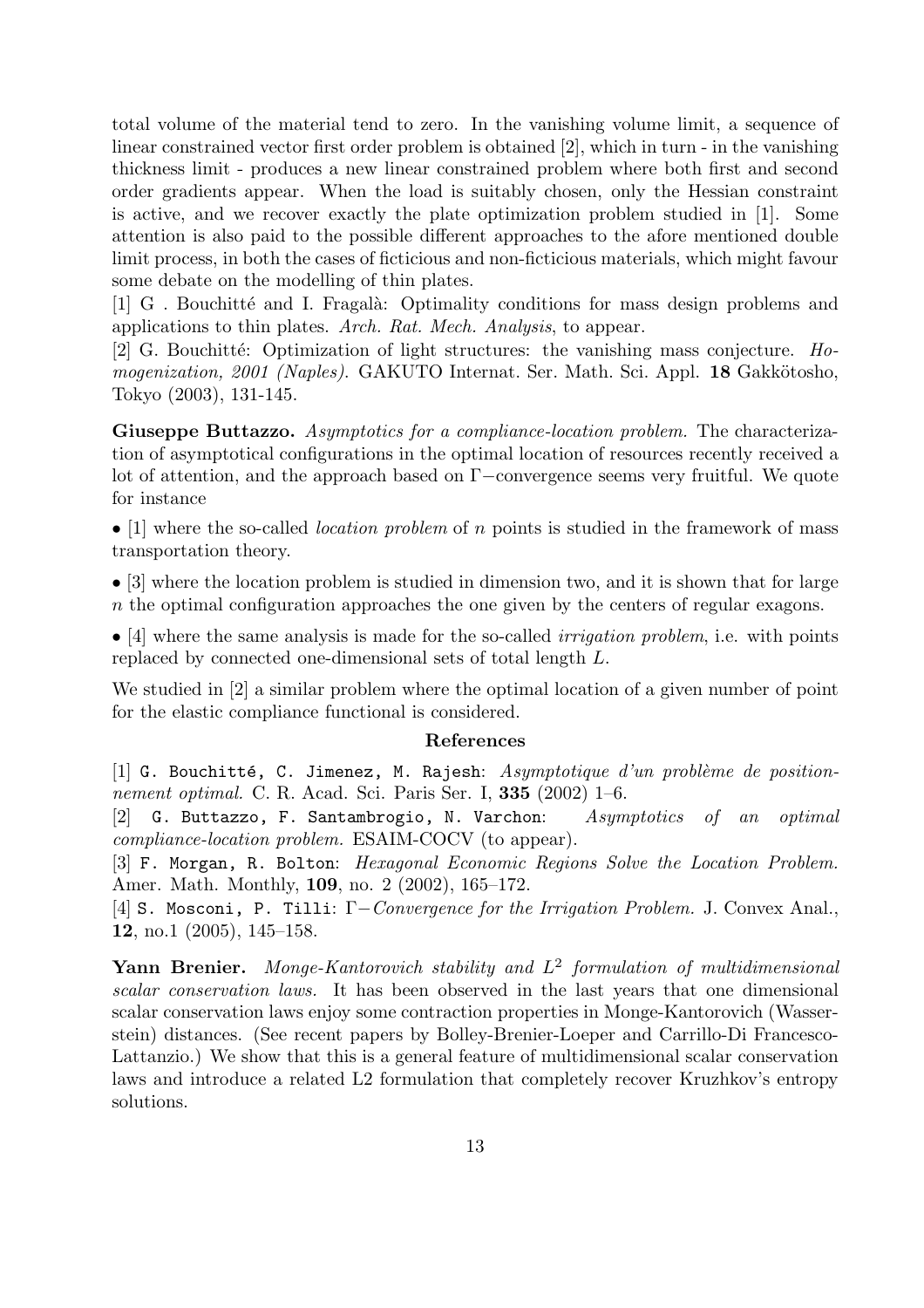Guillaume Carlier. Optimal transportation with traffic congestion and Wardrop equilibria (joint with C. Jimenez and F. Santambrogio). In the classical Monge-Kantorovich problem, the transportation cost only depends on the amount of mass sent from sources to destinations and not on the paths followed by this mass. Thus, it does not allow for congestion effects. Using the notion of traffic intensity, we propose a variant taking into account congestion. This leads to an optimization problem posed on a set of probability measures on a suitable paths space. We establish existence of minimizers and give a characterization. As an application, we obtain existence and variational characterization of equilibria of Wardrop type in a continuous space setting.

Camillo De Lellis. Estimates for ordinary differential equations with Sobolev coefficients. Inspired by a result by Ambrosio, Lecumberry and Maniglia, in a joint work with Gianluca Crippa we show a simple derivation of integral logarithmic bounds for solutions of ordinary differential equations

$$
\begin{cases} \frac{d\Phi}{dt}(t,x) = b(t, \Phi(t,x)) \\ \Phi(0,x) = x. \end{cases}
$$

These bounds depend only on the  $L^{\infty}$  and  $W^{1,p}$  norm of b, and on the compressibility constant of  $\Phi$  (which in turn can be bound by  $\|\text{div}\,b\|_{\infty}$ ). These a-priori estimates allow to recover in a simple way many old and new results about existence, uniqueness, stability and differentiability properties of solutions of ODE's with Sobolev coefficients. As new corollaries, we conclude that the Cauchy problem for transport equation with Sobolev coefficients preserve a mild regularity property of the initial data and we give an affirmative answer to the  $L^p$  version of a Conjecture of Bressan.

L. De Pascale. *Optimal transportation of certain distributions and applications.* I will introduce the Monge-Kantorovich problem for certain distributions in a convex, bounded open subset of  $\mathbb{R}^n$  and I will discuss some possible application. I will describe a theory of optimal plans, optimal transport density and a problem related to the regularity of optimal plans.

Shizan Fang. Transportation cost inequalities and optimal transport maps on loop groups. We shall focus on the construction of optimal transport maps on loop groups.

Albert Fathi. Optimal transport on non-compact manifolds. In this joint work with Alessio Figalli, we show how to adapt previous arguments for the Monge transportation problem to the case of non-compact manifolds. in particular when the cost is the square of a Riemannian metric we show the existence of a transport without any further condition on the Riemannian metric (curvature, growth at infinity, or other) besides its completness.

Alessio Figalli. Ricci curvature and displacement convexity. Recent research activity by Lott, Villani, Sturm, Von Renesse has been devoted to study the geometry of Riemannian manifolds and, more in general, length spaces, through the geometry of their associated Wasserstein space of probability measures. In particular, it was found that lower bounds on the Ricci curvature tensor can be recast in terms of convexity properties of certain nonlinear functionals defined on spaces of probability measures. I will first recall the notion of measured length space having Ricci curvature bounded from below, using optimal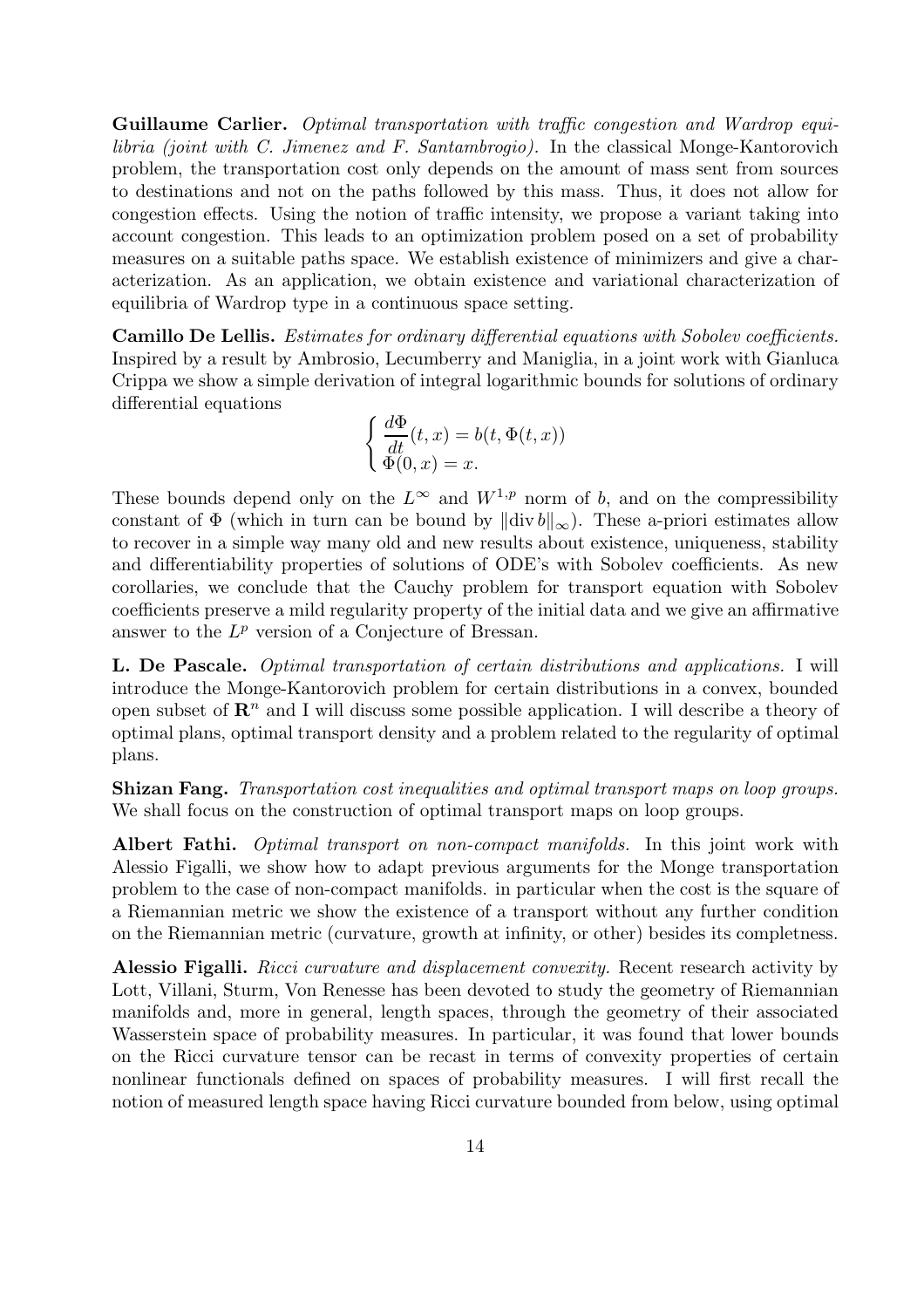transport and displacement convexity. Then, I will present a recent result obtained in collaboration with C. Villani where we solve a natural problem in this field by establishing the equivalence of several formulations of convexity properties.

Wilfrid Gangbo. Euler–Poisson systems as energy minimizing paths in the Wasserstein space  $P_2(\mathbf{R})$ . I will describe a variational approach to establish existence and uniqueness of solutions  $(\sigma_t, v_t)$  of the 1–d Euler-Poisson system, mimimizing an action. Here,  $\sigma_0$ ,  $\sigma_T$ are prescribed and the time interval  $[0, T]$  satisfies  $T < \pi$ . This extends the concept of the Euler-Poisson system to general measures. These solutions conserve the Hamiltonian, Legendre transform of the Lagrangian appearing in the action. They yield a path  $t \to \sigma_t$ on  $P$ , the set of probability measures on the real line, and turn out to be characteristic of an infinite-dimensional Hamilton-Jacobi equation on  $P$ . The associated Hamiltonian system is nothing but the 1-d Vlasov-Poisson system. When  $\sigma_t = \delta_{y(t)}$  is a dirac mass, the Euler-Poisson system reduces to  $\ddot{y} + y = 0$ , the Hamilton-Jacobi equation is merely finite dimensional and it is given by  $\partial_t u + 1/2(\partial_y u)^2 + 1/2y^2 + 1/24 = 0$ . (This is a joint work with T. Nguyen and A. Tudorascu).

**Robert McCann.** Free Boundaries in Optimal Transport. Given a distribution  $f(x)$ of iron mines throughout the countryside, and a distribution  $g(y)$  of factories which require iron ore, the optimal transportation problem of Monge and Kantorovich asks for the mines to be paired with the factories so as to minimize the average (say) Euclidean distance squared between factory and mine. This problem is deeply connected to geometry, inequalities, and nonlinear differential equations, with applications ranging from shape recognition to weather prediction. In the talk I discuss what happens when the production capacity of the mines need not agree with the demand of the factories, so one ships only a certain fraction of the ore being produced, again choosing the locations of factories and mines which remain active so as to minimize total transportation costs. If the mines are continuously distributed in Euclidean space, and positively separated from the factories, the solution will be unique, and is given by pair of domains U and V in  $\mathbb{R}^n$ , with U containing the active mines and V the active factories. These domains are characterized as the non-contact regions in a double obstacle problemfor the Monge-Ampère equation. We go on to specify conditions of f and q which are sufficient to ensure that U and V have continuously differentiable free boundaries, and that the correspondences:  $U \rightarrow V$  mapping mines to factories is an homeomorphism or smoother, Hölder continuous up to the free (and part of the fixed) boundary. The results represent joint work with Luis Caffarelli, Preprint #26 at www.math.toronto.edu/mccann

Benedetto Piccoli. Traffic flow on networks. We review some recent results on traffic flow on networks using conservation laws models.

Aldo Pratelli. On the sufficiency of c-cyclical monotonicity for the optimality of transport plans. The role of the cyclical monotonicity in the study of transport problems is widely known, and it is also well known that this monotonicity is necessary for a transport plan to be optimal, as well as that the sufficiency also holds in many situations. We will discuss the sufficiency issue for general cost functions, giving some results and counterexamples.

Giuseppe Savaré. Gradient flows in metric/Wasserstein spaces under lower curvature bounds. We will discuss generation results for gradient flows in metric spaces underlower